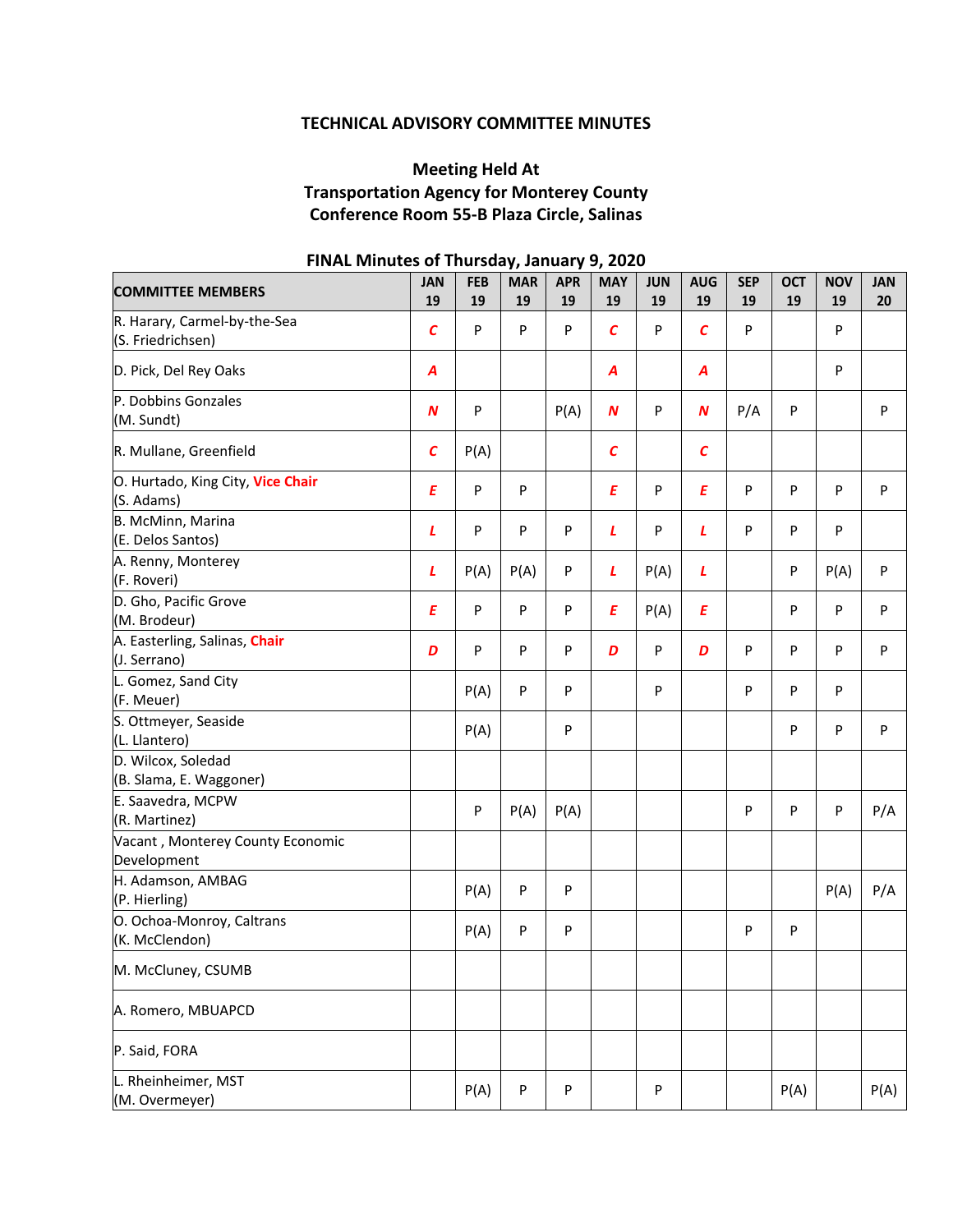| <b>STAFF</b>                            | <b>JAN</b> | <b>FEB</b> | <b>MAR</b> | <b>APR</b> | <b>MAY</b> | <b>JUN</b> | <b>AUG</b> | <b>SEP</b> | <b>OCT</b> | <b>NOV</b> | <b>JAN</b> |
|-----------------------------------------|------------|------------|------------|------------|------------|------------|------------|------------|------------|------------|------------|
|                                         | 19         | 19         | 19         | 19         | 19         | 19         | 19         | 19         | 19         | 19         | 20         |
| D. Hale, Exec. Director                 | С          | P          | P          |            |            |            |            |            | P          | P          | P          |
| T. Muck, Dep. Exec. Director            | А          | P          | P          | P          |            | P          |            | P          | P          | P          | P          |
| M. Zeller, Principal Transp. Planner    | N          | P          | P          | P          |            | P          |            | P          | P          | P          | P          |
| C. Watson, Principal Transp. Planner    | С          |            |            |            |            |            |            |            |            |            |            |
| M. Jacobsen, Transportation Planner     | Ε          |            |            |            |            |            |            | P          | P          | P          | P          |
| T. Wright, Public Outreach Coordinator  |            |            |            |            |            | P          |            |            |            |            |            |
| R. Deal, Principal Engineer             | Ε          | P          |            | P          |            | P          |            |            | P          | P          |            |
| A. Green, Senior Transportation Planner | D          |            | P          | P          |            | P          |            |            |            |            | P          |
| S. Castillo, Transportation Planner     |            | P          |            |            |            |            |            |            |            |            | D          |
| L. Williamson, Senior Engineer          |            | P          | P          | P          |            | P          |            |            |            |            | P          |

# **OTHERS PRESENT:**

Matt Deal, Monterey-Salinas Transit Bhupendra Patel, AMBAG Brandon Swanson, County of Monterey Thomas Bonin, Pacific Geosource

# **1. ROLL CALL**

Past-Chair Patrick Dobbins, City of Gonzales, called the meeting to order at 9:34 am. Introductions were made and a quorum was established.

## **1.1 ADDITIONS OR CORRECTIONS TO AGENDA**

None.

## **2. PUBLIC COMMENTS**

None

## **3. BEGINNING OF CONSENT AGENDA**

## **M / S / C: Gho / Easterling / unanimous**

**Ayes:** Adamson, Dobbins, Easterling, Gho, Hurtado, Martinez, Ottmeyer, Overmeyer, Renny **No:** none **Abstain:** none

**3.1 APPROVE** the minutes of the Technical Advisory Committee meeting of November 7, 2019.

#### **END OF CONSENT AGENDA**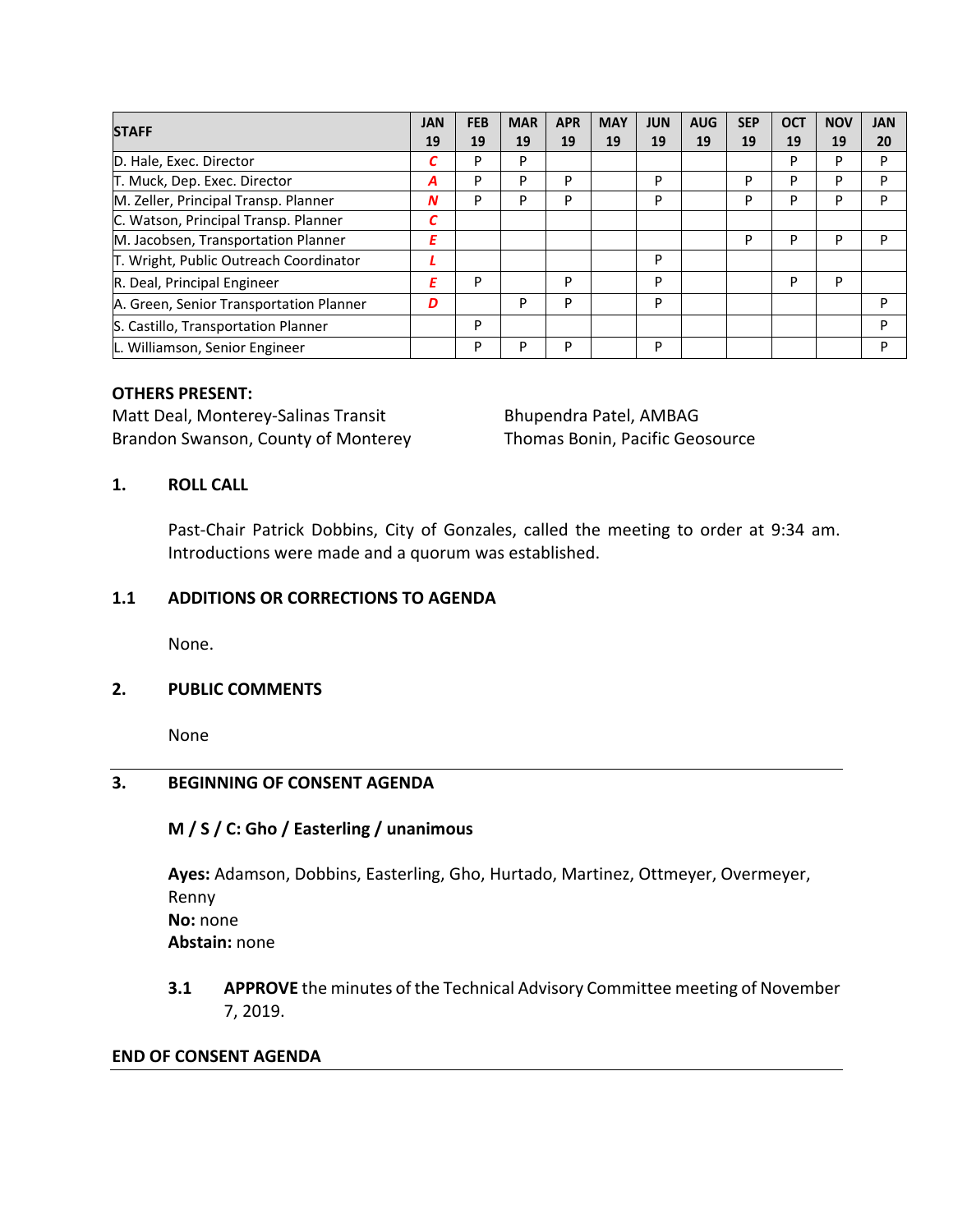## **4. 2020 COMMITTEE CHAIR AND VICE CHAIR**

Michael Zeller, Principal Transportation Planner, explained that the Chairs and Vice Chairs for the Technical Advisory Committee typically rotates between representatives from the Peninsula, Salinas, and South County. The current Chair of the Committee for 2019 was Brian McMinn from the City of Marina, and the Vice Chair was Andrew Easterling from the City of Salinas. The Committee members are open to nominate anyone from the committee to serve in these roles.

Patrick Dobbins, City of Gonzales, nominated Andrew Easterling, City of Salinas, to be the Chair for 2020 and Octavio Hurtado, City of King, to be the Vice Chair for 2020.

# **M/S/C: Dobbins / Gho / unanimous**

**Ayes:** Adamson, Dobbins, Easterling, Gho, Hurtado, Martinez, Ottmeyer, Overmeyer, Renny **No:** none **Abstain:** none

# **5. ACTIVE TRANSPORTATION PROGRAM CYCLE 5**

Ariana Green, Senior Transportation Planner, presented information about the Active Transportation Program Cycle 5 grants.

The Active Transportation Program is an important source of funding for developing and constructing bicycling and walking projects and programs in California. The Program consolidates several sources of state and federal funding including the Transportation Alternatives Program, Bicycle Transportation Account and state Safe Routes to School Program. SB 1 requires \$100 Million from the Road Maintenance and Rehabilitation Account be available to the program annually.

Program funding is divided into three pots of funding: 50% to a statewide competitive share, 40% to Metropolitan Planning Organizations in urban areas with populations larger than 200,000, and 10% to small urban and rural regions with urban populations less than 200,000 (including the Monterey County region). Twenty‐five percent of the overall funding must serve "disadvantaged communities", defined based on a variety of low income measurements or the Cal‐EnviroScreen tool.

Eligible projects include small, medium and large infrastructure (or infrastructure including non‐infrastructure programming), non‐infrastructure programs and plans. Local, regional and state public agencies are eligible to apply to the Program, as are public schools, non‐profits and transit agencies.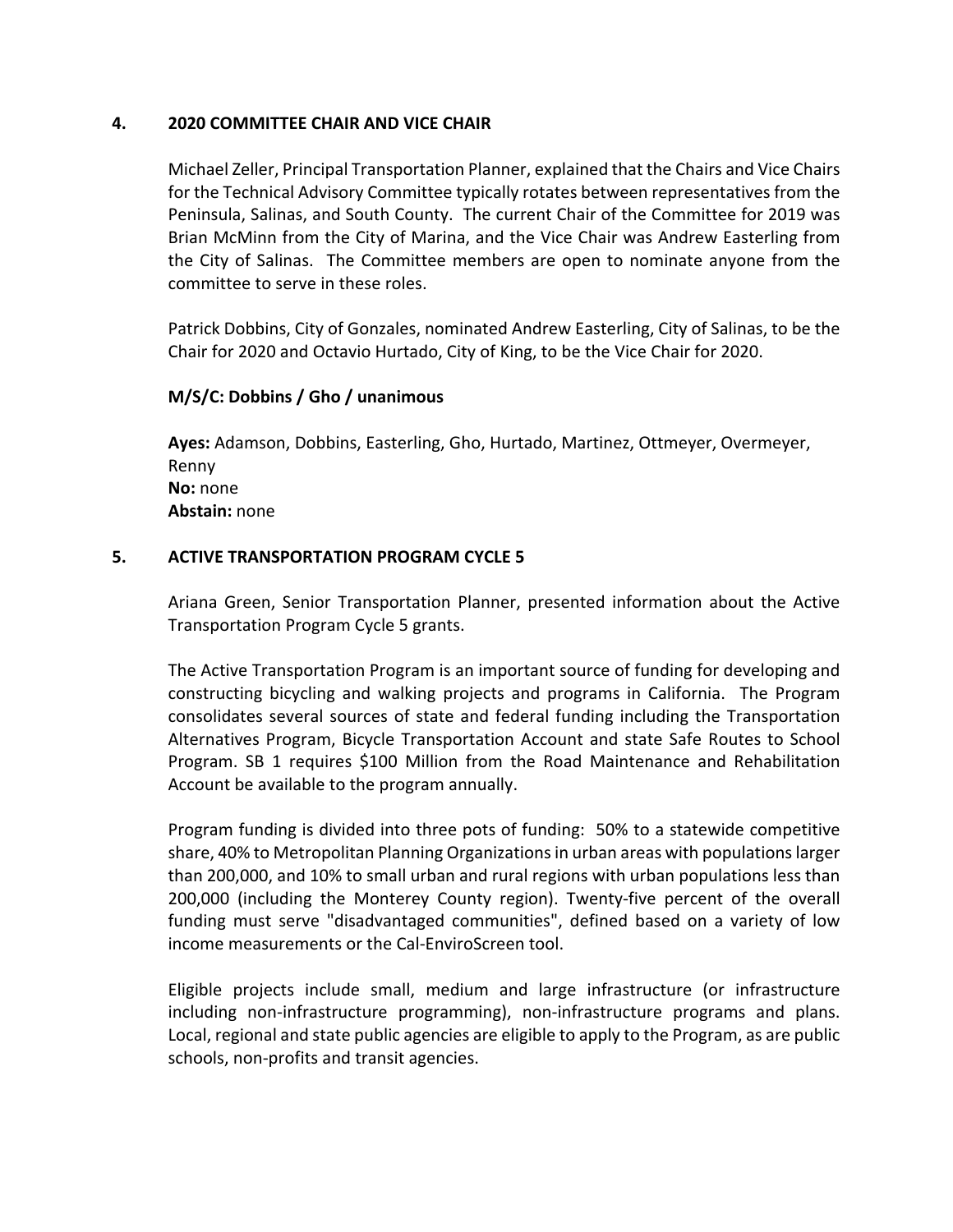TAMC staff is available to review and provide feedback on member agency applications to assist in developing the strongest Active Transportation Program Cycle 5 proposals as possible.

Andrew Easterling, City of Salinas, asked if there has been any thought about creating a regional definition for disadvantaged communities? Heather Adamson, AMBAG, responded that yes, AMBAG included one in the 2040 Metropolitan Transportation Plan / Sustainable Community Strategy and will be updating that definition in the current update that will be adopted in 2022.

Debbie Hale, Executive Director, stated that as a reviewer of grant applications, it was very enlightening to see what other applicants did. A key takeaway is to assume the reviewer does not know your city or project, and you need to tell them about your community and the project need. The scoring rubrics are available publicly, and it's good to look at when developing your application to see what kind of information they're looking for.

Andrea Renny, City of Monterey, stated that she provided reviews for Cycle 2, and that not everyone reviewing the applications is an engineer or planner, so telling a story and showing the bigger picture is very important.

Bhupendra Patel, AMBAG, offered that for cities that need geographic information systems/ mapping support, AMBAG will help to develop mapsfor final grant applications.

# **6. 2045 METROPOLITAN TRANSPORTATION PLAN/SUSTAINABLE COMMUNITIES STRATEGY AND 2022 REGIONAL GROWTH FORECAST UPDATE**

Heather Adamson, AMBAG, presented an update on the development of the 2045 Metropolitan Transportation Plan/Sustainable Communities Strategy and 2022 Regional Growth Forecast.

Ms. Adamson presented that AMBAG prepares a Metropolitan Transportation Plan for the three‐county Monterey Bay Area in its role as the federal Metropolitan Planning Organization for this region. Transportation investments in the Monterey Bay region that receive state and federal funds or require federal approvals must be consistent with the Plan and included in AMBAG's Metropolitan Transportation Improvement Program. Developing a Sustainable Communities Strategy is a newly enacted requirement of a Metropolitan Transportation Plan from Senate Bill 375. The Sustainable Communities Strategy provides linkage between greenhouse gas emissions from automobiles through integrated transportation, land use and environmental planning. As part of the planning process, AMBAG works closely with the cities and counties in the tri‐county region to develop a new population, employment and housing growth forecast and land use patterns and strategies based on reasonably available revenues. The Strategy also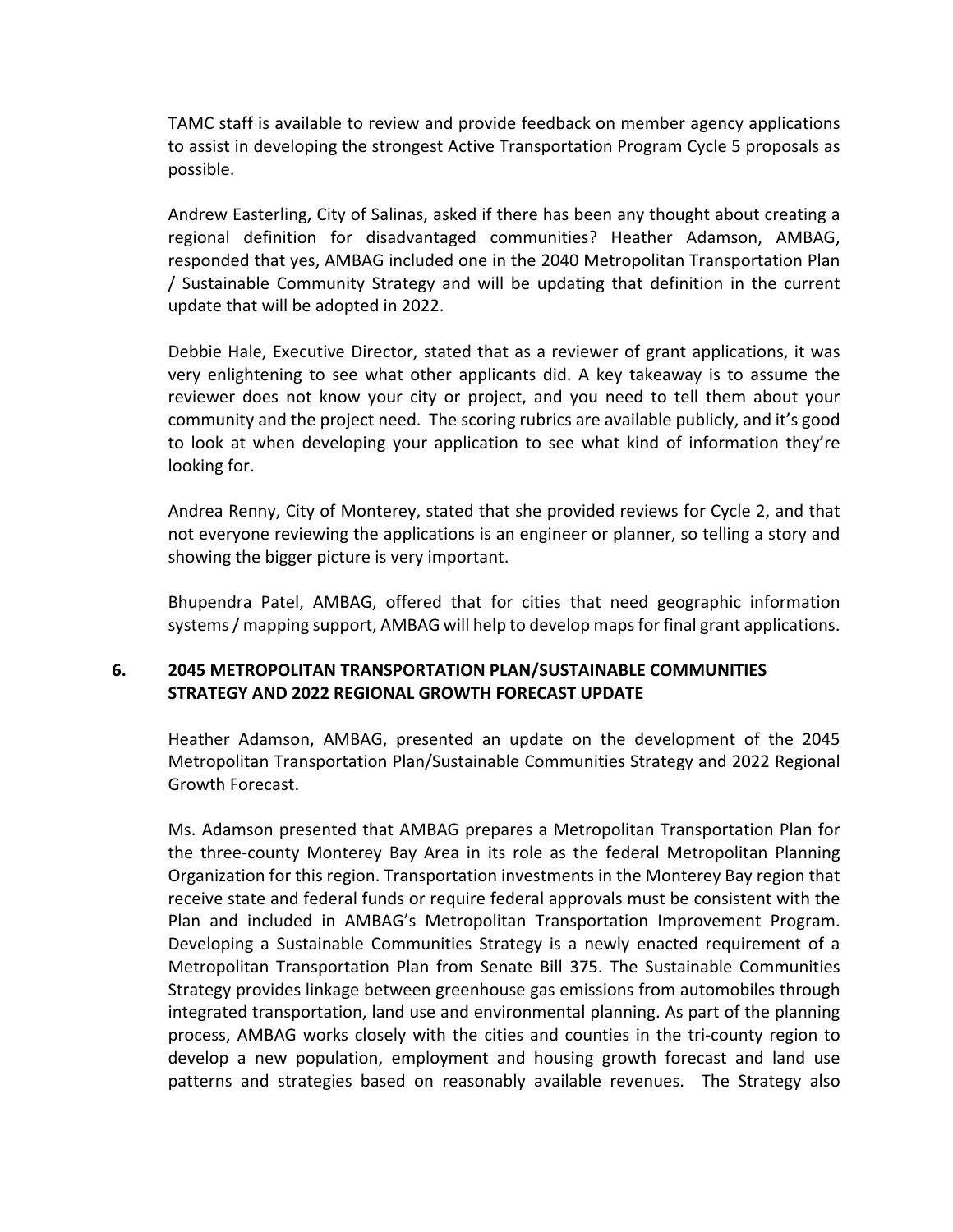integrates the transportation network of projects included in each county's Regional Transportation Plan.

AMBAG will soon begin work with the Transportation Agency, transit operators, and Caltrans to update list of Monterey County projects in the 2045 Metropolitan Transportation Plan/Sustainable Communities Strategy. This update will allow AMBAG and TAMC staff to be able to make changesto projects(such as cost estimates and project phasing) as well as to add new projects or delete projects that have been completed. TAMC staff will work with local jurisdictions and other project sponsors to update local project information.

Ariana Green, Senior Transportation Planner, asked how AMBAG is defining transit within 30 minutes, is it by car or pedestrian? Ms. Adamson responded that we're working with our stakeholder groups to narrow down how we will measure these performance metrics.

Andrew Easterling, City of Salinas, asked can we get a better clarification of constitutes a completed project for developing our project lists? Ms. Adamson responded that we'll bring that back when we begin to update the project lists, because Santa Cruz or other regions may have different definitions.

## **7. AMBAG ACTIVITY‐BASED MODEL UPDATE**

Bhupendra Patel, AMBAG, presented on the new Central Coast Supra‐Regional Activity‐ Based Model.

Mr. Patel presented that for the 2018 Metropolitan Transportation Plan / Sustainable Communities Strategy, the Association of Monterey Bay Area Governments completed an update to the Regional Travel Demand Model. The current model includes detailed transportation and transit networks, as well as a geographically based Traffic Analysis Zone layers (similar to census blocks) containing socioeconomic data for the base year 2015 and forecast year 2040. The model has a base year of 2015, established using data from the 2010‐2012 California Household Travel Survey, United States Census, employment, and traffic counts. This current model is a traditional four-step model, which begins with a forecast of land use. Forecasts are made for the region as a whole of population growth, then the region is divided into zones by trend or regression analysis, and the population and employment are determined for each.

In collaboration with San Luis Obispo Council of Governments, and Santa Barbara County Association of Governments, AMBAG applied for and was awarded a Caltrans Planning Grant to develop the Central Coast Supra‐Regional Activity‐Based Model Framework. Under this project, the team is developing an advanced activity‐based modeling framework for over 30 jurisdictions in California's Central Coast region. Activity‐based models represent the state‐of‐the‐art in travel demand modeling and offer a more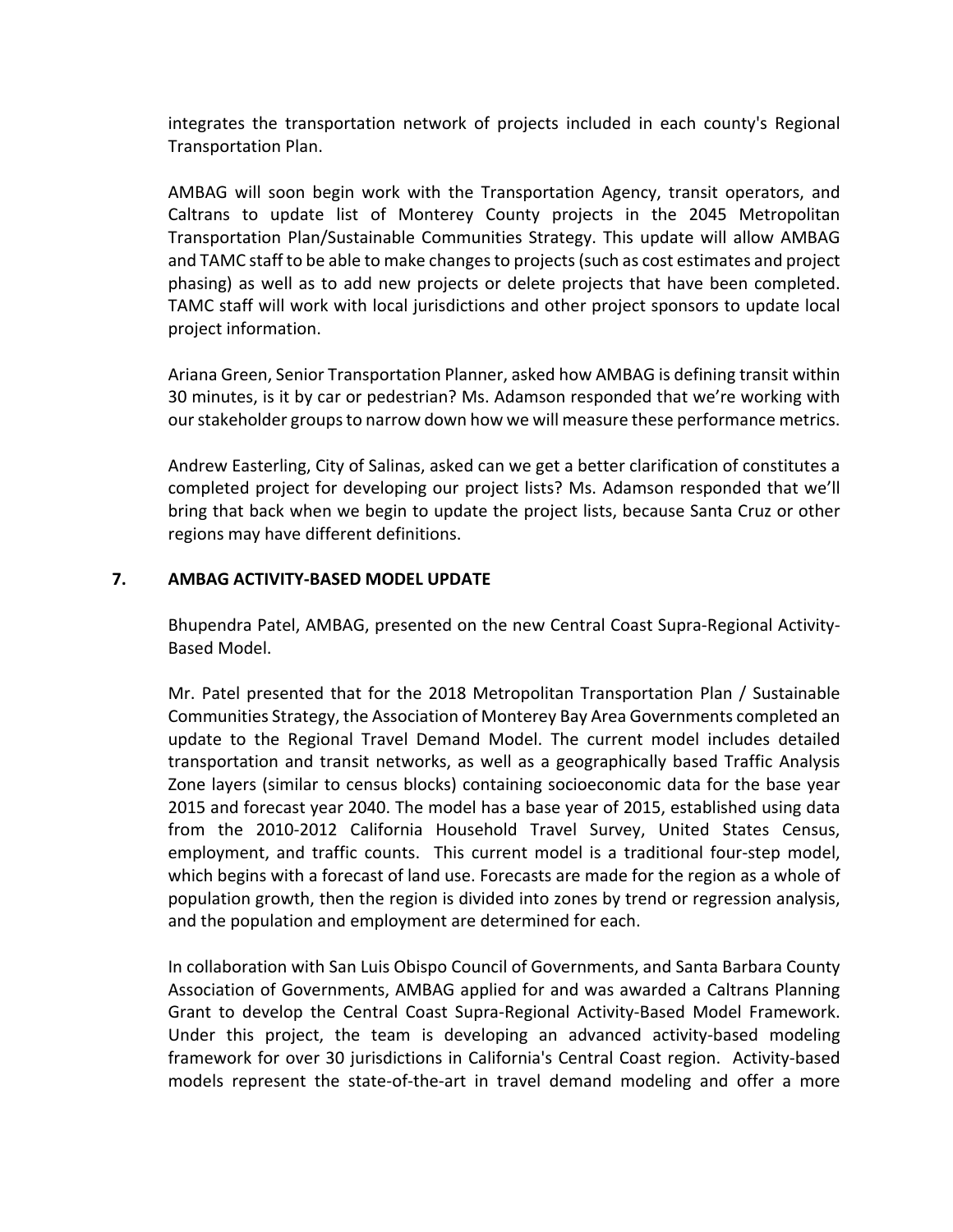accurate modeling paradigm over the traditional four‐step models, largely because they track travel behavior at an individual level rather than aggregating trips into groups.

The project will involve the analysis of recent travel behavior survey data to develop, calibrate, validate and forecast passenger travel using daily simulated activity patterns. The activity‐based model framework will then replace the existing four‐step regional travel demand models throughout the region during the development of each Metropolitan Planning Organization's next Regional/Metropolitan Transportation Plan and associated Sustainable Communities Strategy. The final activity-based model framework will help each agency evaluate transportation policies and system performance.

Michelle Overmeyer, Monterey‐Salinas Transit, asked who maintains the model and updates it? Mr. Patel, AMBAG, responded that once the model is done, the consultant will split the model into the Metropolitan Planning Organization regions and AMBAG will be responsible for maintaining our regional model.

Todd Muck, Deputy Executive Direct, asked if you can describe how this will affect uses other than for the Regional and Metropolitan Transportation Plans? Mr. Patel responded that the new model will be all in one software, so when you enter your parameters and run the model, you don't need to edit the scripts. The input files may need to be updated if there's new land uses or changing projects. But for consultants and jurisdictions using the model, the process should be more streamlined.

Andrea Renny, City of Monterey, asked if with an Activity Based Model do you still have Traffic Analysis Zones? Mr. Patel responded yes, the trip‐based model focuses on the household within a zone as a whole, whereas the activity-based model goes a step further and looks at the individuals within that household.

Andrew Easterling, City of Salinas, asked that if there's new data being used in the model, how are you verifying this data? Mr. Patel responded that the consultant analyzed the data to remove duplicates and fuse different datasets together so we have a more robust set of information.

Andrea Renny, City of Monterey, asked that if we're looking at a land use change, we would look at changing the Traffic Analysis Zone for the forecast? Mr. Patel responded yes, for the 2045 horizon year, not the base year. When a city reviews the horizon year, they can update their future land use and then AMBAG will accept those changes and incorporate the changes into the model.

## **8. ROCKASPHALT NATURALLY‐OCCURING PAVEMENT PATCH MATERIAL**

Thomas Bonin, Pacific Geosource, presented on a naturally‐occurring asphalt for increased strength and longer pavement life. The presentation offered an alternative to